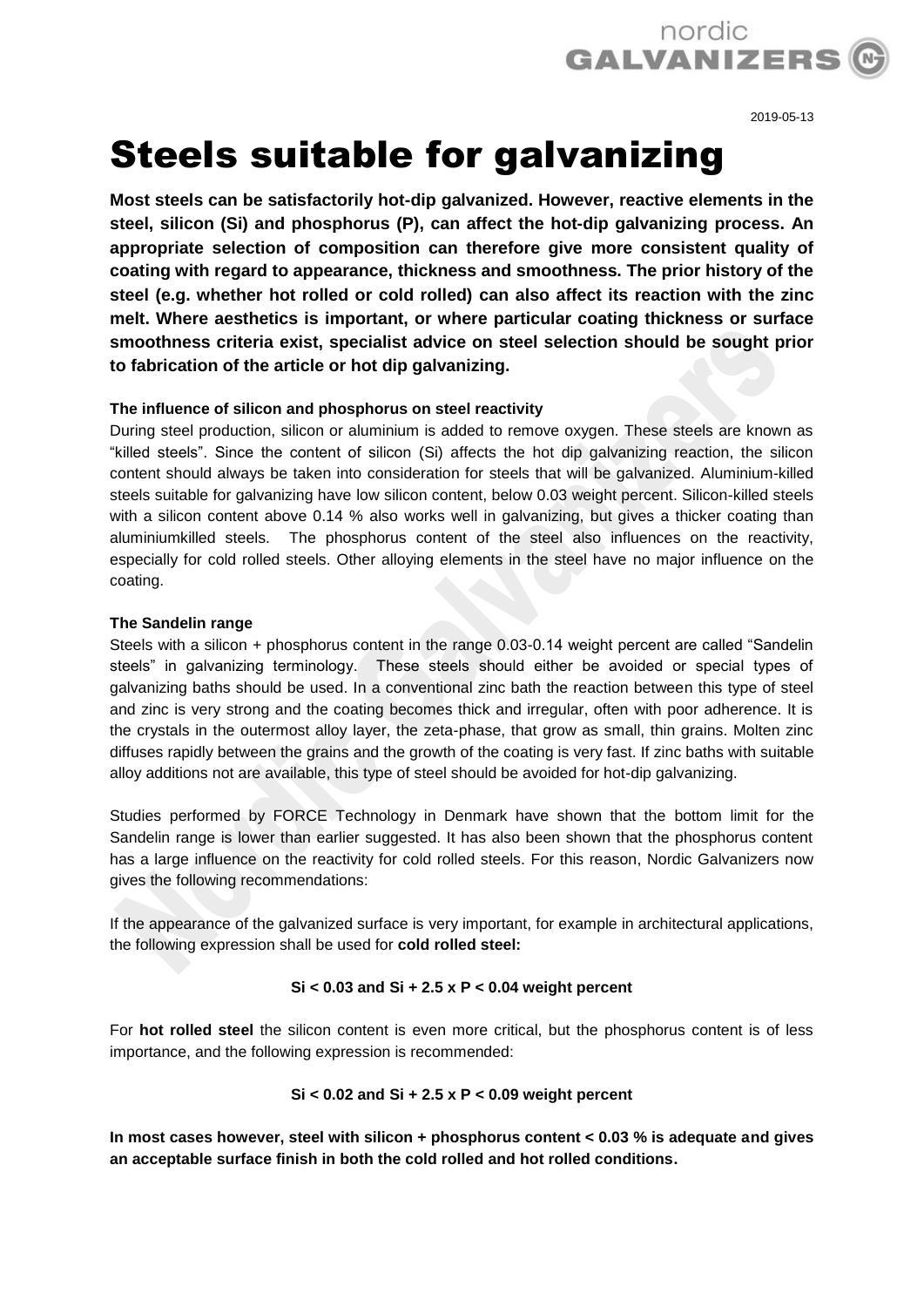

#### **Aluminium killed steel with lower reactivity than expected**

Aluminium killed steels also contain low levels of silicon, which is important for the reactivity. In recent years aluminium killed steel with so-called ultra-low silicon content, below 0.01 %, and aluminium content above 0.035 % ,has become more common. These steels have many positive properties when it comes to cutting and formability, however the low silicon content in combination with the high aluminium content makes the zinc layers thinner than stated in the hot dip galvanizing standard EN ISO 1461.

If galvanizing is performed in a nickel alloy bath, which is common today since nickel is considered to add several positive properties, the reactivity is further decreased, with thinner layers as a result. A deviation from the standard for such steels can be agreed between customer and galvanizer. If a deviation cannot be accepted, this type of steel must be blasted before galvanizing.

## **Relation between chemical composition of steel and the coating thickness after galvanizing**

Since the type of steel, primarily the silicon content, has a large influence on the coating thickness in hot-dip galvanizing, it is very important that the constructor or manufacturer are aware of this in order to get the right result in every individual case.

Aluminum-killed steel, which has a silicon + phosphorus content below 0.03% by weight, gives a shiny coating after galvanizing. Silicon-killed steel can also be used, but its silicon content should then preferably be in the range 0.15-0.22 % silicon.

If the galvanized steel will operate in a more corrosive environment than normal there is a Swedish appendix to EN ISO 1461 that is used in Sweden. This appendix gives advice on how to achieve thicker coatings. The suggested silicon content is > 0. 22 %, and the coating thickness increases with increasing silicon content, fig 1. Even if it is possible to galvanize steels with silicon contents in the range of 0.35-0.40 weight percent, it is important to be aware that these steels are very reactive and give very thick zinc coatings. A thick coating gives good corrosion protection, but these thick coatings are usually brittle and may flake off during handling of the steel. For this reason such high silicon contents are not recommended.

# **Important information about cold rolled steels**

Cold rolled steels are usually annealed after rolling. During this heat treatment silicon near the steel surface may be oxidized. This so called "internal oxidation" means that the free silicon content, that influence the reactivity during galvanizing, is lower than the mean value of the steel chemical analyses. Annealing steel with a silicon content in the range 0,15-0,21 weight percent can easily decrease the free silicon content so it falls in to the Sandelin range. The steel is then very reactive and get a thick, brittle coating with poor adherence to the steel surface. The depth of the oxidized zone depends on temperature, time and atmosphere during the annealing. The oxidized zone is usually removed during pickling, but in some cases it is deeper, and it may be necessary to blast or grind the steel before galvanizing.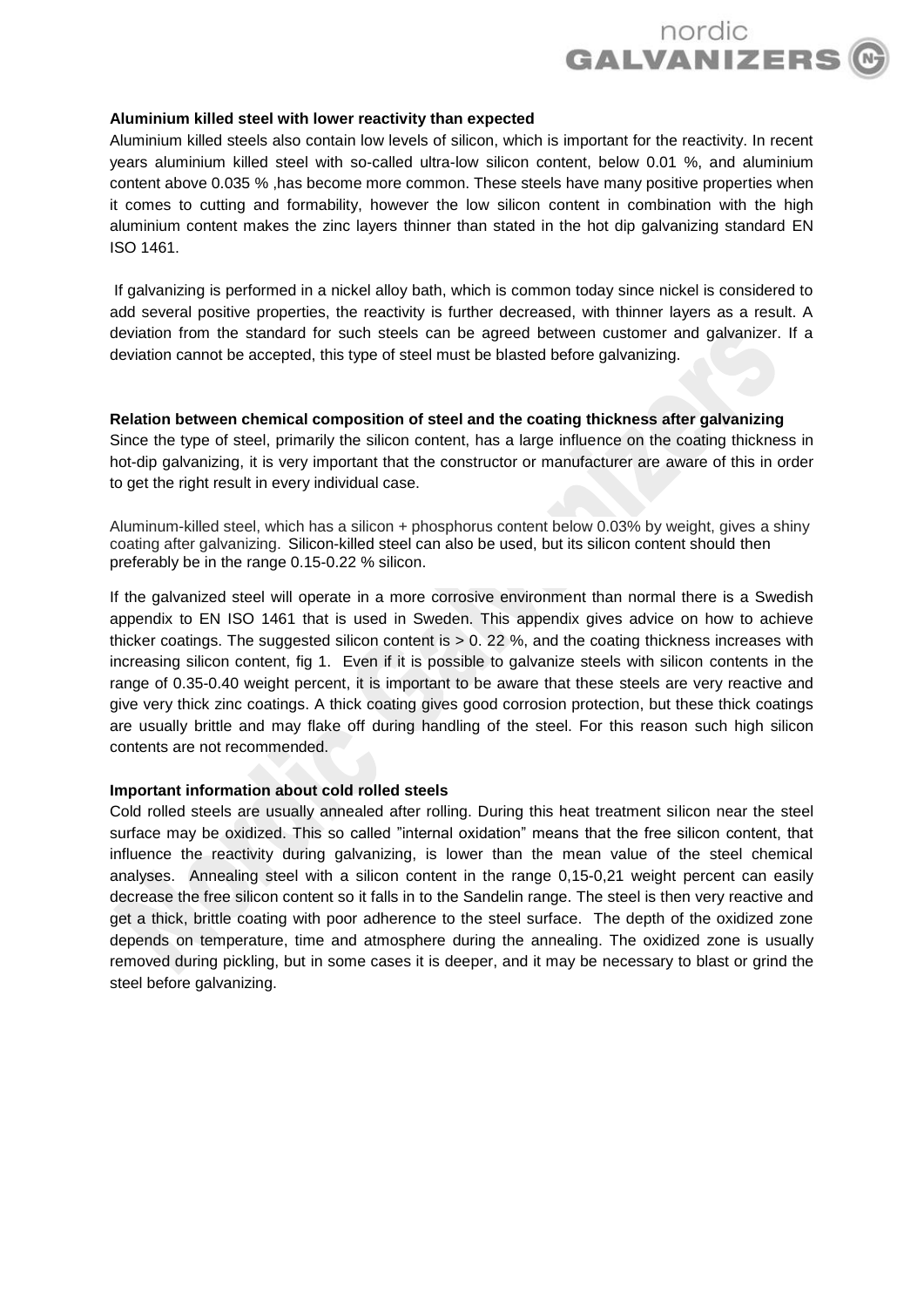

*Impact of silicon and phosphorus content on hot and cold rolled steel during galvanizing:*

|                           | Cold rolled steel                                                                                                                                                                                            | Hot rolled steel                                                                                                                                                                                            |  |
|---------------------------|--------------------------------------------------------------------------------------------------------------------------------------------------------------------------------------------------------------|-------------------------------------------------------------------------------------------------------------------------------------------------------------------------------------------------------------|--|
| $Si+P < 0.03$             | Acceptable surface finish in most cases.<br>Shiny coating. If the appearance of the<br>galvanized surface is very important, the<br>following expression should be used:<br>$Si < 0.03$ and $Si+2.5P < 0.04$ | Acceptable surface finish in most cases.<br>Shiny coating. If the appearance of the<br>galvanized surface is very important, the<br>following expression should be used:<br>Si< $0.02$ and Si+2.5P < $0.09$ |  |
| $0.03 <$ Si+P $\leq$ 0.14 | Not suitable                                                                                                                                                                                                 | Not suitable                                                                                                                                                                                                |  |
| $0.15 \le S$ i $\le 0.21$ | Thicker coatings.<br>Internal oxidation may change reactivity.                                                                                                                                               | Thicker coatings.                                                                                                                                                                                           |  |
| $0,22 \le S$ i $\le 0,28$ | Significant thicker coatings.<br>Grey appearance.                                                                                                                                                            | Significant thicker coatings.<br>Grey appearance.                                                                                                                                                           |  |
| $0.29 \le S$ i $\le 0.35$ | Thick coatings that may be brittle.<br>Grey appearance.                                                                                                                                                      | Thick coatings that may be brittle.<br>Grey appearance.                                                                                                                                                     |  |



*Fig 1. Relationship between dipping time and thickness of zinc coating on steels with different silicon contents. The curves are average curves, based on experiments and practical experience. Significant variations can occur between steels with the same silicon contents, but from different charges.*

# **Galvanizing of other steels**

# *High strength steels*

High strength steels are more and more common in constructions that are galvanized. According to Swedish Regulations for Steel Structures, steels with yield strength over 460 MPa are classified as high strength for sheets and wide flat bars. However, there is no official definition of the border to the high strength area. It is up to the steel producer how to describe the product.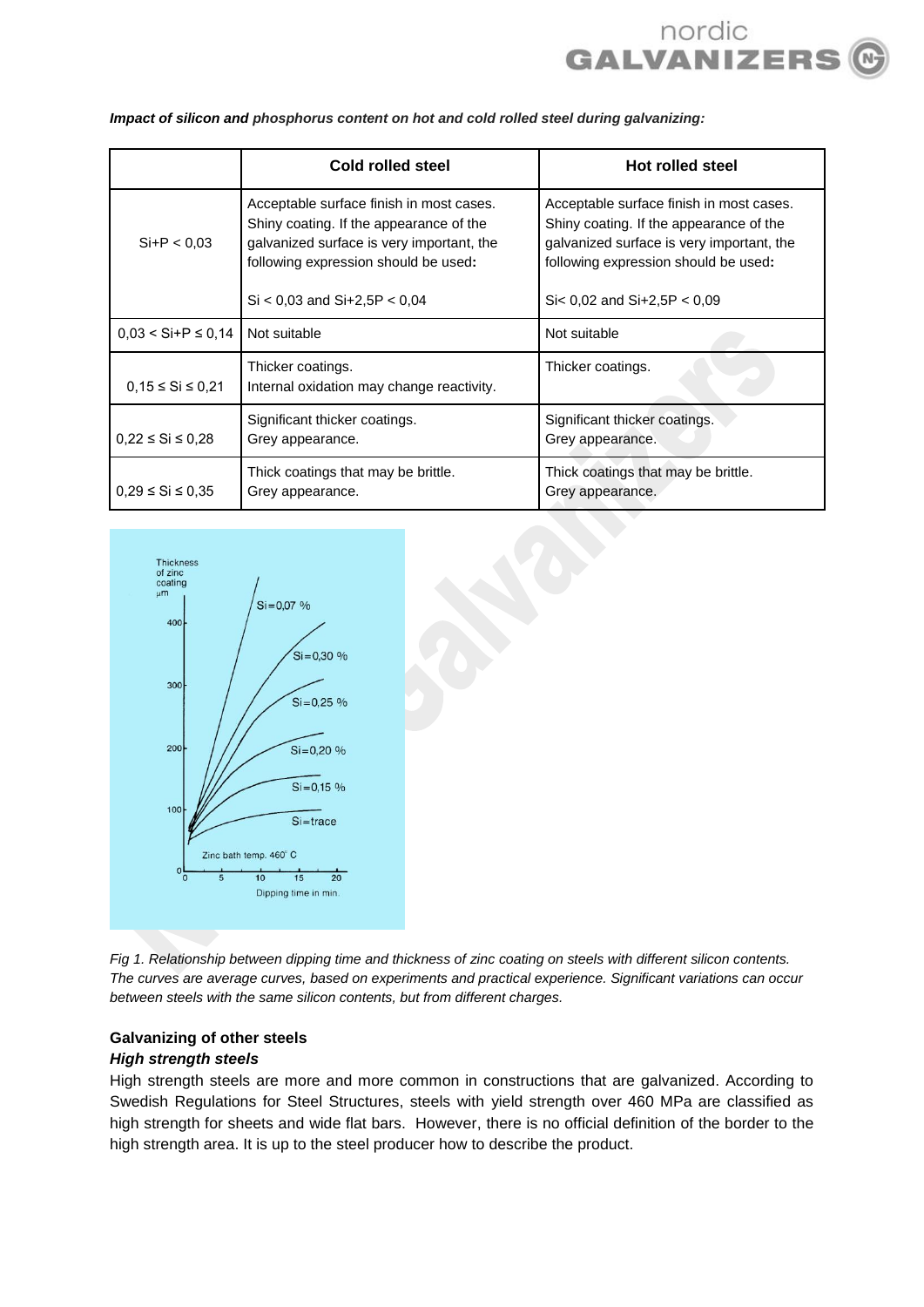Experience has shown that some high strength steels are less reactive than expected during galvanizing, while others instead are very reactive. In the first case that means that the coating thickness requirement according to EN ISO 1461 may be hard to fulfil. In the second case the coating can be very thick and dull grey with poor adherence to the steel surface.

nordic **GALVANIZERS** 

Generally, when choosing steel for galvanizing, the same rules as for low alloyed steels can be applied also to high strength steel. That means that the silicon and phosphorus contents must be taken into consideration. Some high strength steels have a silicon content of 0.10 weight percent, i.e. in the middle of the Sandelin range. These steels are not suitable for galvanizing, but it is often possible to order them with higher silicon content (0.20 weight percent) for galvanizing, at east in larger volumes. Some high strength steels also undergo different types of heat treatments during manufacture, which may cause internal oxidation of silicon and influence on the reactivity of the steel.

There is a lot of research and development in progress to increase the understanding of the high strength steels and their behaviour during galvanizing.

For high strength steels with a yield strength (ReH) > 650 MPa the fatigue strength could be reduced during galvanizing. For steels with a lower yield strength than 650 MPa the reduction in fatigue strength is very low. It should be noted that steels without or with only poor corrosion protection may very quickly develop local corrosion attack (for example pitting corrosion) which dramatically lowers the fatigue strength. This means that the fatigue resistance of the galvanized steel is usually superior in the long term.

High strength steels may under some circumstances have a brittle behaviour during working and/or galvanizing. Because of that there are special guidelines for galvanizing high strength steels. Consult your galvanizing company or contact Nordic Galvanizers for more information.

## *Steels with higher sulphur levels*

Higher sulphur levels — above approx.  $0.18 \%$  — like those in certain free-cutting steels, can accelerate the reaction to such an extent that the steel cannot be hot-dip galvanized. The attack from the zinc would be so vigorous that the steel would be ruined.

## *Stainless steels*

Stainless steels, for example AISI 304 or so called acid-proof stainless steels, AISI 316, are sometimes galvanized when stainless parts are welded onto carbon steel. The zinc coating on the stainless parts may be thick with a dull surface finish, depending on the content of silicon, chromium and nickel. There can also be bare spots on the surface, without any coating. Galvanizing of stainless steels may cause zinc brittleness, i.e. zinc penetrating the grain boundaries, if there are stresses in the steel. Such stresses may be created during welding or cold working of the steel.

## *Hardened or cold worked steels*

Hardened or strongly cold worked steels (HRc > 33) may absorb hydrogen during pickling and show hydrogen embrittlement. To avoid this, hydrogen baking for 4 hours at 275 °C can be performed after pickling, but since these steels also are sensitive to zinc embrittlement they are not suitable for galvanizing.

## **Coating thickness**

The coating thickness on galvanized steel mainly depends on:

• Steel silicon content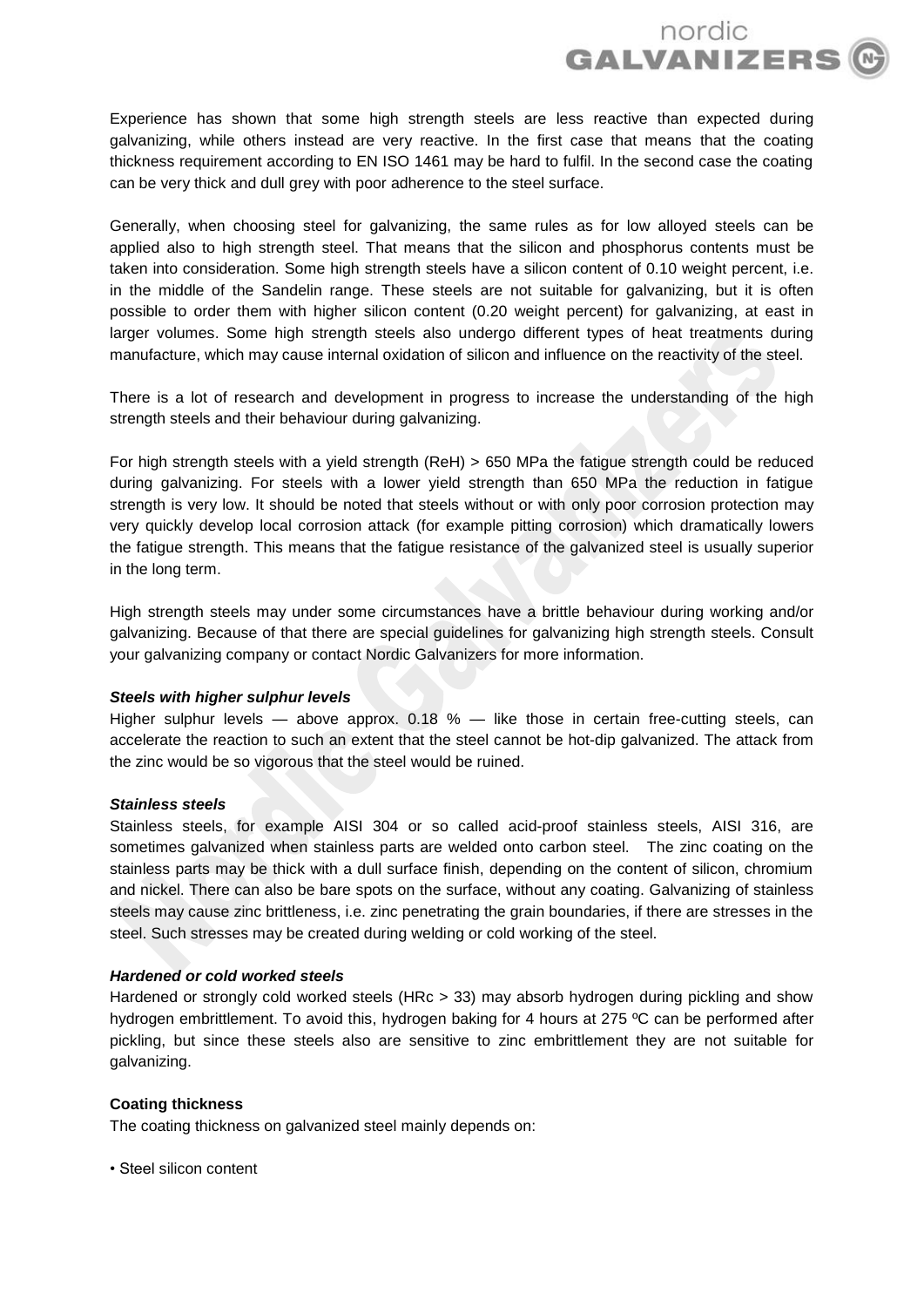

- Steel phosphorous content
- Dipping time in zinc melt
- Steel dimension and surface roughness
- Heat treatments of steel during working

In table 1 coating thickness requirements from the EN ISO 1461:2009 standard is shown. In table 2 examples of thicker coatings are given.

| Steel thickness in mm        | Local coating thickness in um | Average coating thickness in<br>μm |
|------------------------------|-------------------------------|------------------------------------|
| Steel $> 6$ mm               | 70                            | 85                                 |
| Steel $> 3 - 5$ 6 mm         | 55                            | 70                                 |
| Steel $\geq 1.5 - \leq 3$ mm | 45                            | 55                                 |
| Steel $< 1.5$ mm             | 35                            | 45                                 |
| Cast iron $\geq 6$ mm        | 70                            | 80                                 |
| Cast iron $<$ 6 mm           | 60                            | 70                                 |

*Table 1. Coating thicknesses according to standard EN ISO 1461:2009. If nothing else is specified in the order, coating thicknesses according to the table above are given.*

| <b>Steel thickness</b> | Fe/Zn 115          |                     | Fe/Zn 165          |                        | Fe/Zn 215             |                        |
|------------------------|--------------------|---------------------|--------------------|------------------------|-----------------------|------------------------|
|                        | Min local<br>value | Min middle<br>value | Min local<br>value | Min<br>middle<br>value | Min<br>local<br>value | Min<br>middle<br>value |
| Steel $> 6$ mm         | 100                | 115                 | 145                | 165                    | 190                   | 215                    |
| Steel $> 3 - 5$ 6 mm   | 85                 | 95                  | 100                | 120                    | 115                   | 140                    |
| Steel ≤ 1 - ≤ 3        | 60                 | 70                  | 70                 | 95                     |                       |                        |

*Table 2. Examples of thicker coatings. (National appendix NA to standard EN ISO 1461:2009 in Sweden). If the customer requires thicker coatings than in EN ISO 1461: 2009 table 3 (shown in table 1 above), this should be agreed with the galvanizer. To achieve higher coating thicknesses more reactive steel must be chosen, see table 3 below.*

| Coating thickness (µm) | Optimal silicon level (%) | Silicon range (%) |  |
|------------------------|---------------------------|-------------------|--|
| <b>Fe/Zn 115</b>       | 0,18                      | $0,15 - 0,21$     |  |
| <b>Fe/Zn 165</b>       | 0,25                      | $0,22-0,28$       |  |
| Fe/Zn 215              | 0,32                      | $0,29-0,35$       |  |

*Table 3. Optimal and range values for silicon when higher coating thicknesses are required.*

The surface roughness of the steel largely affects the coating thickness. Studies have shown that sand blasting leads to a large increase in coating thickness on most steels (80-100%). Scratching or local deformation of the steel surface during cold forming also influences the surface roughness, and may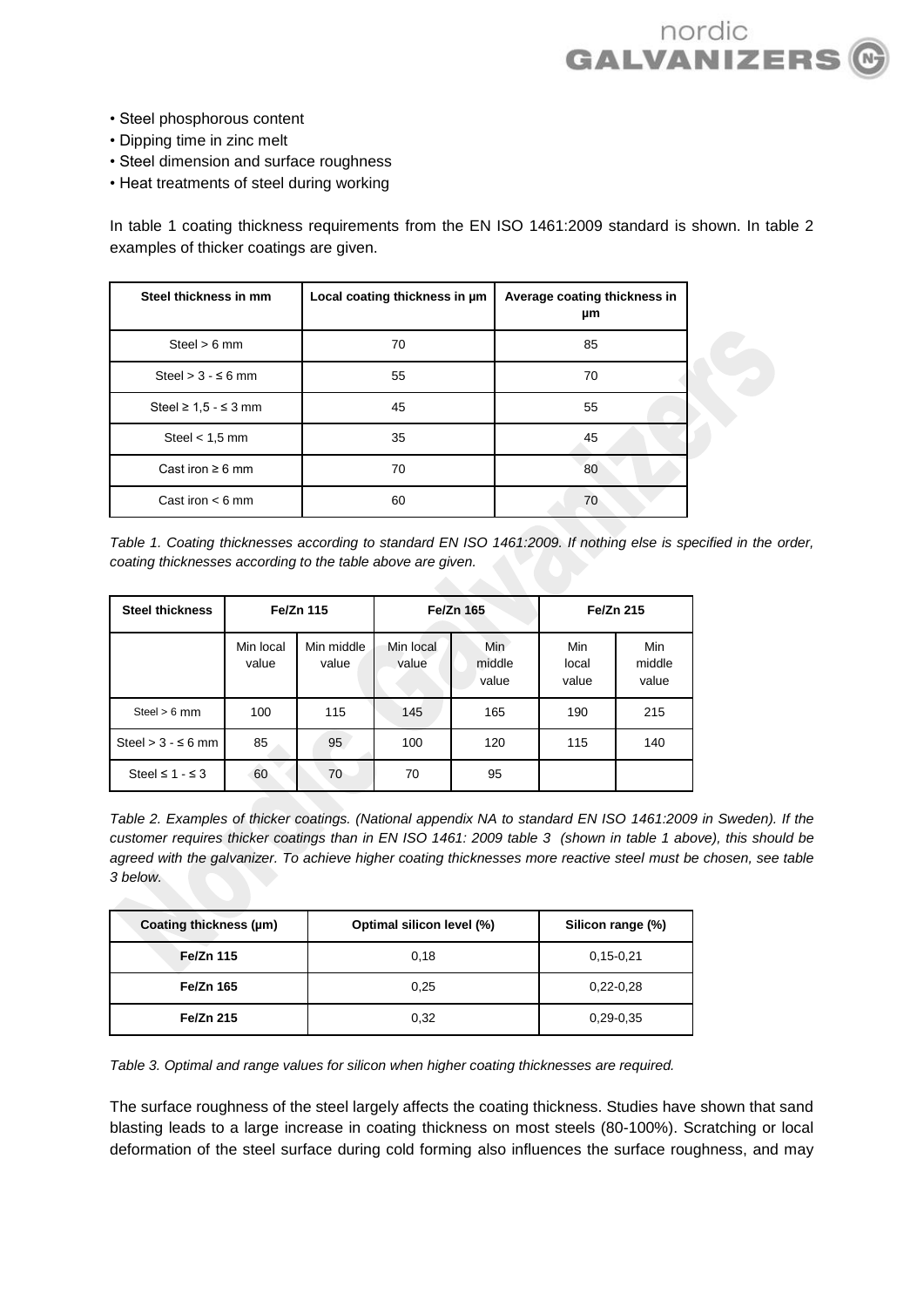

lead to significant variations in coating thickness. In these cases, dark grey areas on an otherwise shiny surface can be seen.

Flame-cutting, laser-cutting and plasma-cutting change the steel composition and structure in the zone around the cutted surface, so that the minimum coating thickness may be more difficult to obtain. According to the galvanizing standard EN ISO 1461 thickness measurements shall not be performed on cut surfaces or on surfaces less than 10 mm from edges or corners.

To reach the standardized coating thickness on such surfaces, the oxidized area must be removed before galvanizing. On cut areas, grinding or blasting until the annealing colour is removed is suitable, since this also breaks the cut edges, which improve the coating adherence. Sometimes normal or slightly heavier pickling is enough to remove the heat affected surface zone from the steel. Thus, a mechanical treatment of the surface is usually needed.

## **Coating appearance**

Hot dip galvanizing of steels with low silicon- or phosphorus content gives light and shiny zinc coatings. In outdoor environments, the surface colour changes to dull and light grey after some time.

Steels with silicon content in the range 0.15 to approximately 0.22-0.23 weight percent normally gives light, shiny coatings. Silicon contents around 0.25 weight percent may give grey surfaces or a grey network on an otherwise bright surface. If a nickel alloyed zinc bath is used, the reaction between zinc and iron are reduced, and the coating is usually bright up to 0.22 weight percent silicon.

Steel with higher silicon contents (> 0.25 weight percent) normally gives dull, grey coatings, which gets darker with increasing silicon content. The dark grey colour is only an aesthetic effect, since the corrosion protection is the same, or even better as long as the coating thickness is the same. Dark grey coatings are often thicker than bright coatings, since they usually are coarsed by higher reactivity between iron and zinc, and therefore gives longer corrosion protection. The colour of the coating is determined by the proportion of iron-zinc crystals that are mixed with pure zinc on the outer surface of the coating — the purer zinc, the lighter the surface; the higher the iron-zinc content, the darker the surface.

When a zinc coating with high iron content corrodes, the iron is released and oxidized, which may give the surface a reddish-brown discolouration. The reddish-brown colour will increase when a larger part of the iron-zinc coating corrodes. Thus, a reddish-brown discolouration of the surface does not mean that the zinc coating is gone.

Zinc coatings with an outermost layer of pure metallic zinc and a light appearance may also develop reddish-brown discolouration when the pure zinc layer has corroded away. The time for the reddishbrown discolouration to form is longer in this case, depending on the thickness of the pure zinc layer. On steels with a silicon + phosphorus content < 0,03 % the pure zinc content is usually 30-50 % of total coating thickness.

If there are uncertainties about the silicon content of the steel and thus the appearance of the coating, test galvanizing is to be recommended.